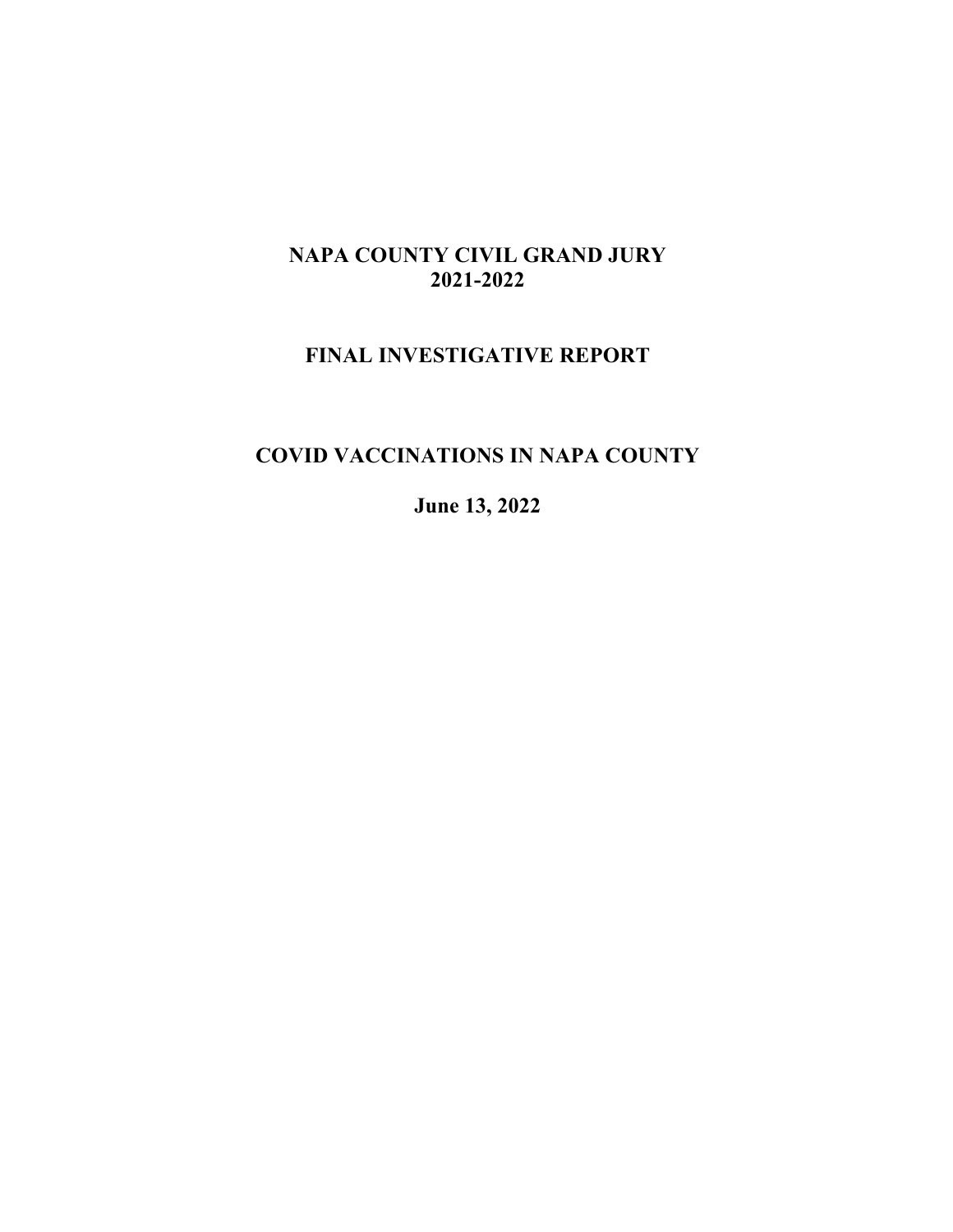# **TABLE OF CONTENTS**

| <b>SUMMARY</b>               | 3  |
|------------------------------|----|
| <b>BACKGROUND</b>            | 4  |
| <b>METHODOLOGY</b>           | 5  |
| <b>DISCUSSION</b>            | 6  |
| <b>FINDINGS</b>              | 11 |
| <b>RECOMMENDATIONS</b>       | 14 |
| <b>REQUEST FOR RESPONSES</b> | 15 |
| <b>GLOSSARY</b>              | 15 |
| <b>BIBLIOGRAPHY</b>          | 16 |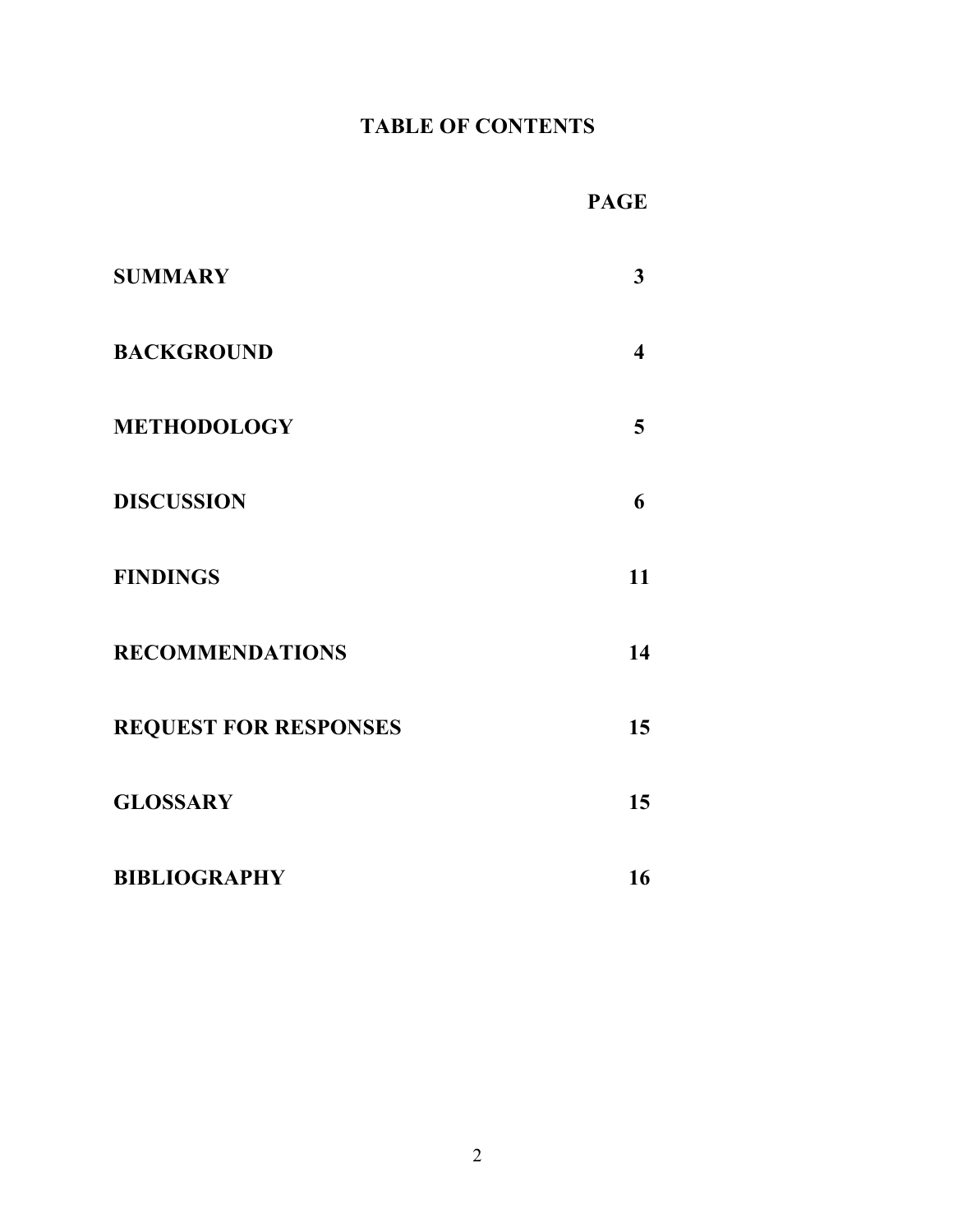## **SUMMARY**

The COVID-19 (Covid) pandemic dramatically impacted the Napa Valley and its residents. As of April 30, 2022 there were 27,343 recorded cases of Covid and 143 deaths in the County attributed to it.<sup>1</sup> Many residents have been hospitalized or suffered from symptoms of the disease. Lives, lifestyles, and behaviors have been irreparably altered. Education has been set back. Vital social interactions were interrupted. Families, co-workers, lovers, and friends could not safely meet in person for extended periods. Weddings were canceled. Family and friends could attend funerals only virtually. Differing opinions about Covid vaccinations and restrictions resulted in rifts, resentments, and threats of violence. Businesses and careers were devastated. Jobs disappeared.

COVID-19 would have been so much worse without the diligent and heroic efforts of the County's Public Health Division (PHD), the County's Public Health Officer (PHO), Dr. Karen Relucio, and the many other unsung heroes of the County's Covid pandemic response team.

The Napa County Civil Grand Jury investigated Napa County's rollout of Covid vaccinations to County residents because Covid might be the greatest public health threat faced in our lifetime. Even more, it may be a precursor of things to come. The investigation focused on a critical question: is Napa County prepared to respond to an event of similar magnitude? The Grand Jury sought to assess whether the County's Covid vaccination rollout might be repeatable if a similar level of countywide response was required in the future.

The Grand Jury found no easy answers but lessons which could be learned from Napa's experience in responding to COVID-19.

Metrics show that the County's overall vaccination efforts were successful—particularly when compared to other similarly sized California counties.

Thus, a very large portion of the County's population has received vaccinations. As a result, they are protected from the most severe symptoms of Covid and the risk of hospitalization from it.2 As of April 30, 2022, 81.6% of Napa's eligible residents were "fully vaccinated" against Covid with a Federal Food and Drug Administration (FDA)-approved vaccine, and 64.7% had received a "booster" vaccination.<sup>3</sup> These rates are among the top 10 for counties in the State of California. Moreover, all counties with higher "fully vaccinated" rates have significantly larger populations,

<sup>1</sup> COVID-19: Vaccinations and deaths in Napa County, *see* https://insight-editor.livestories.com/s/v2/copy-ofvaccine/2b41b516-d82a-4292-8206-b36ffca0316c; https://news.google.com/covid19/map?hl=en-US&mid=%2Fm%2F0l2l\_&gl=US&ceid=US%3Aen.

<sup>2</sup> https://insight-editor.livestories.com/s/v2/community-impact-of-vaccines/c510808a-d65b-4132-b3befd4ccc09d750.

<sup>&</sup>lt;sup>3</sup> "Fully vaccinated" means that the recipient has received their full primary series of vaccination (e.g., in the case of the Pfizer-BioNTech vaccine, two doses).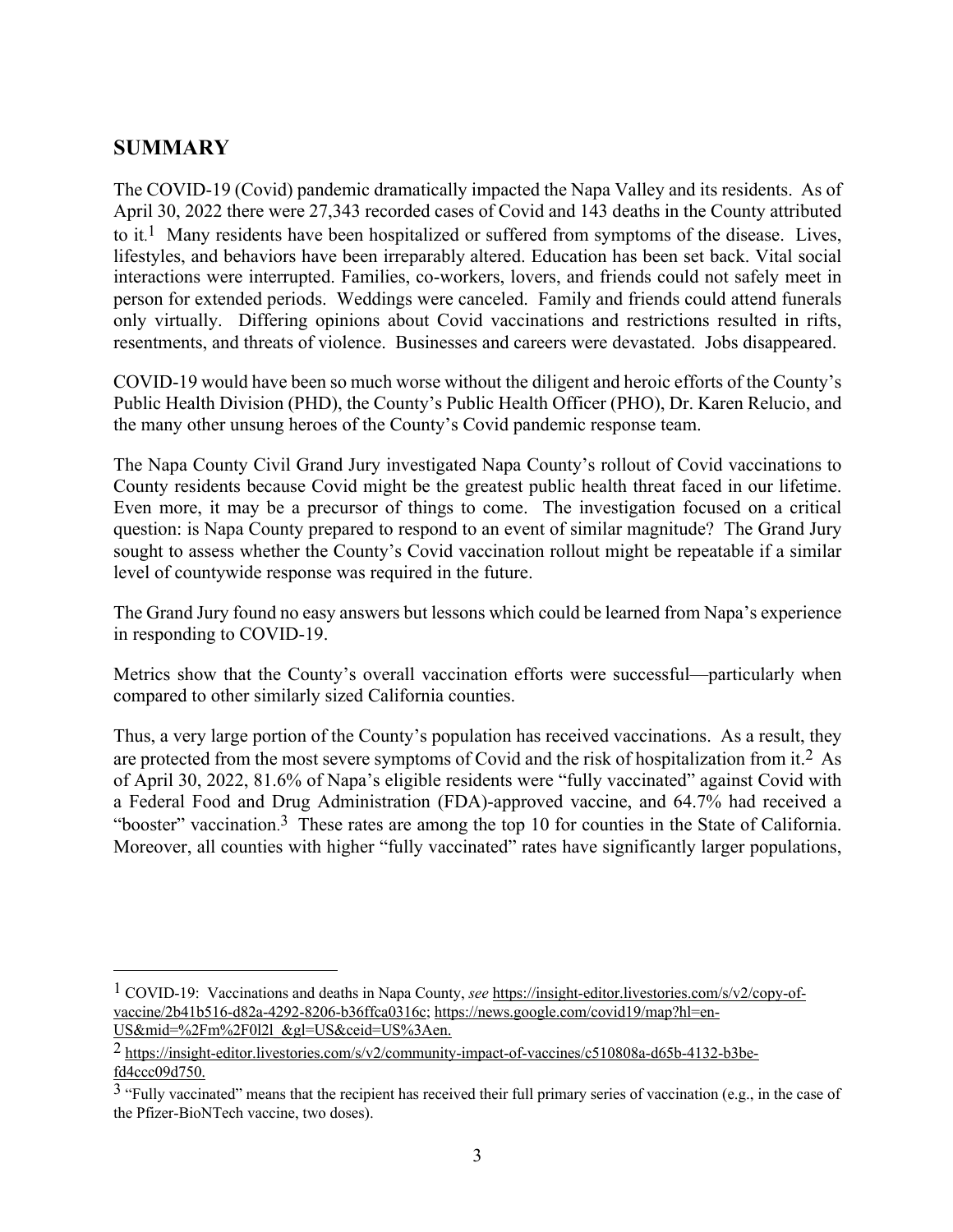with larger healthcare systems and public health programs than Napa.<sup>4</sup> These metrics also indicate that many lives have been saved as a result of vaccination rollout efforts in Napa County.

Covid posed a challenge of daunting size. The County's response was only possible because of the diligence and energies of a huge network of responders. Large segments of the public workforces of the County, its towns and cities worked countless hours. Many volunteers and private entities (both commercial and non-profit) participated as well, contributing resources, goodwill and initiative as they cooperated with the county's healthcare community.

The vaccine rollout was not perfect. Nonetheless, failings resulted from uncertainties surrounding Covid and how to combat it, not from a lack of will or effort. Responders, led by PHD, successfully overcame:

- huge unknowns about the disease,
- a vaccine supply chain that took many months to meet demand,
- periodic complexities created by State and Federal governments,
- insufficient resources allocated to PHD and difficulties in hiring additional staff,
- inadequate County public information resources to effectively communicate with County residents about the vaccines and how obtain vaccinations, and
- remarkable burdens placed on the public workforce by County politicians, as well as agents of misinformation.

## **BACKGROUND**

The first Covid case was reported in Northern California on February 26, 2020.<sup>5</sup> On March 4, 2020, Governor Gavin Newsom declared a state-wide "state of emergency" related to Covid, pursuant to Section 8625(c) of the Government Code.

The Napa County response to the Covid pandemic was and continues to be led by the County's Department of Health & Human Services (H&HS) PHD, and the Napa County PHO, Dr. Karen Relucio.

California law and the Napa County Code assigns the County's PHO with the primary responsibility for leading the County's response to public health emergencies, such as the Covid pandemic. The PHO may take any preventive measure deemed necessary to protect and preserve the public from any public health hazard within his or her jurisdiction during any "state of emergency," or "local emergency," as defined by Section 8558 of the Government Code.

<sup>4</sup> https://covid19.ca.gov/vaccination-progress-data/?gclid=CjwKCAjw6dmSBhBkEiwA\_W-EoN1L6SDINfriEfQSpQcEj5YoQWQcUD94QE4BCDvuzD387Q--qQ48zBoC74wQAvD\_BwE.

<sup>5</sup> https://www.sacbee.com/news/local/health-and-medicine/article240674471.html.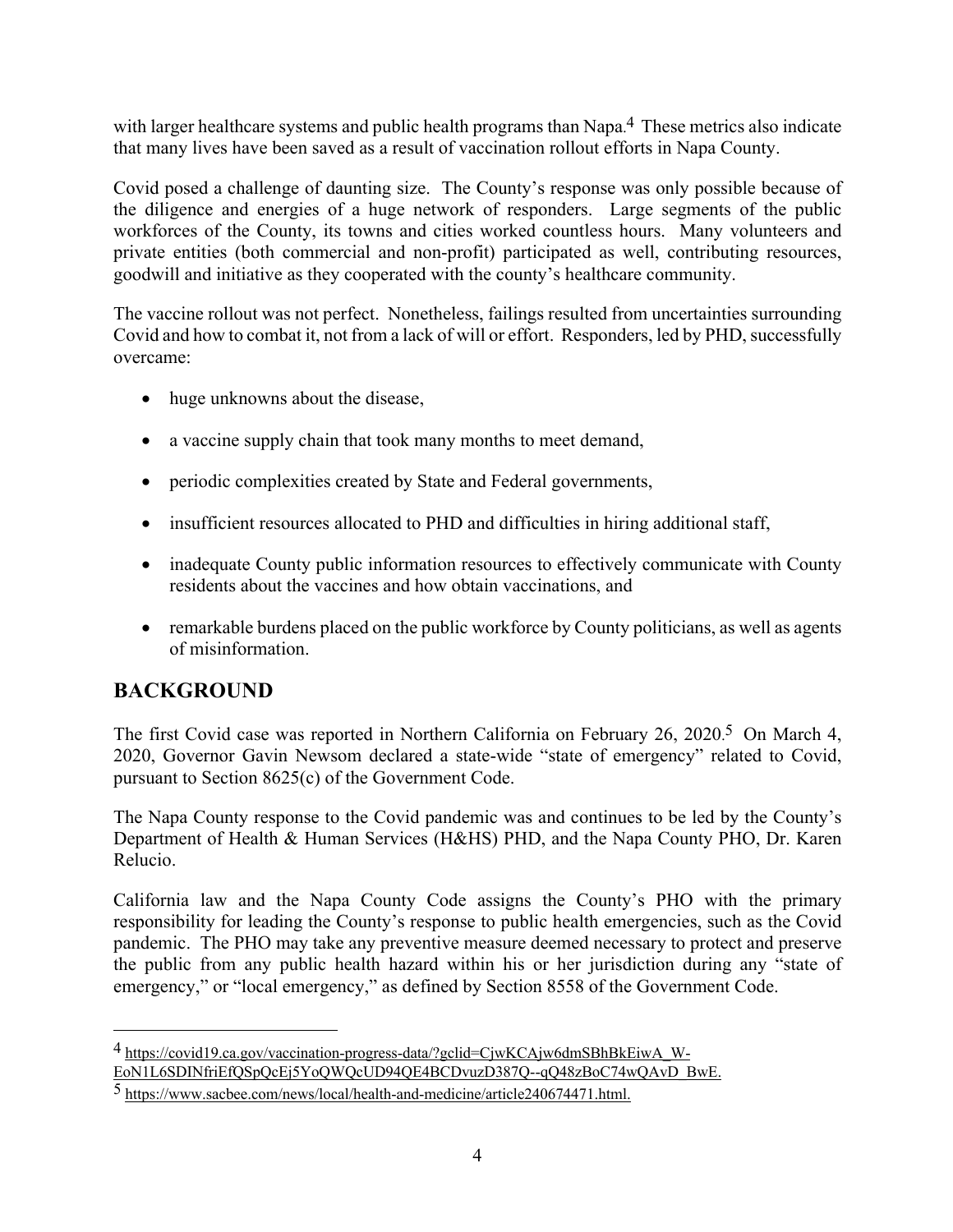In March 2020, Napa County initiated its Emergency Operations Center (EOC) to operate as the central focus of the County's response to the COVID pandemic. This is a personnel management structure which is also used by the County for other emergency responses, like fires and earthquakes, pursuant to the County's Emergency Operations Plan (HHSA-EOP). The EOP required that, instead of, or in addition to, performing their normal job functions, many County and local town/city personnel from other departments were required to support PHD and play vital roles in the County's Covid response. And they did. The County continued to employ an EOC incident command structure until November 2021. 6 Many of these public employees worked extended overtime shifts without vacations or breaks throughout the County's response to the Covid epidemic; the lengthy use of the EOC is notable. Similarly, many other healthcare professionals outside of government also worked remarkably long hours for extended periods.

At the beginning of the Covid vaccination rollout, the HHSA-EOP did not include detailed regional vaccine distribution or vaccination procedures. PHD published a 'Napa County Covid-19 Vaccination Plan' (12/1/2020) which described some basic planning components for COVID vaccinations in the County. The plan was aligned with the California Department of Public Health (CDPH) guidance for the allocation and administration of vaccinations. However, many aspects of the vaccine rollout were very dynamic and PHD's approach had to be modified many times to conform to changing conditions.

The document also outlined general local vaccination strategies based on multi-sector collaboration with stakeholders who played significant roles in the response. However, little was known at the time the document was prepared about details of the State and Federal programs for supplying vaccines into the County and distributing them to the parties that administered the vaccine doses. The document did describe a multiagency County Healthcare Coalition, including representatives from hospitals, outpatient clinics, skilled nursing facilities, managed care organizations, Napa County Medical Society, pharmacists, pre-hospital providers, physicians, and others who worked together with PHD to coordinate the County's vaccination rollout.

## **METHODOLOGY**

The Grand Jury's investigation of Napa County's Covid vaccination rollout employed the following methodology:

- Review of Covid response-related resources, including written materials, County records and meeting recordings, State and Federal regulatory and administrative records and documents, newspaper stories and analyses, websites and social media sites, and related materials;
- Interviews of current and former County employees involved in the County's Covid response efforts, including with the County PHD and Emergency Services, senior County officials, non-County employees and area medical professionals; and
- Development of findings and recommendations and drafting of this report.

 $6$  The OEC was partially reinitiated in December 2021 with the onset of the Omicron Covid variant.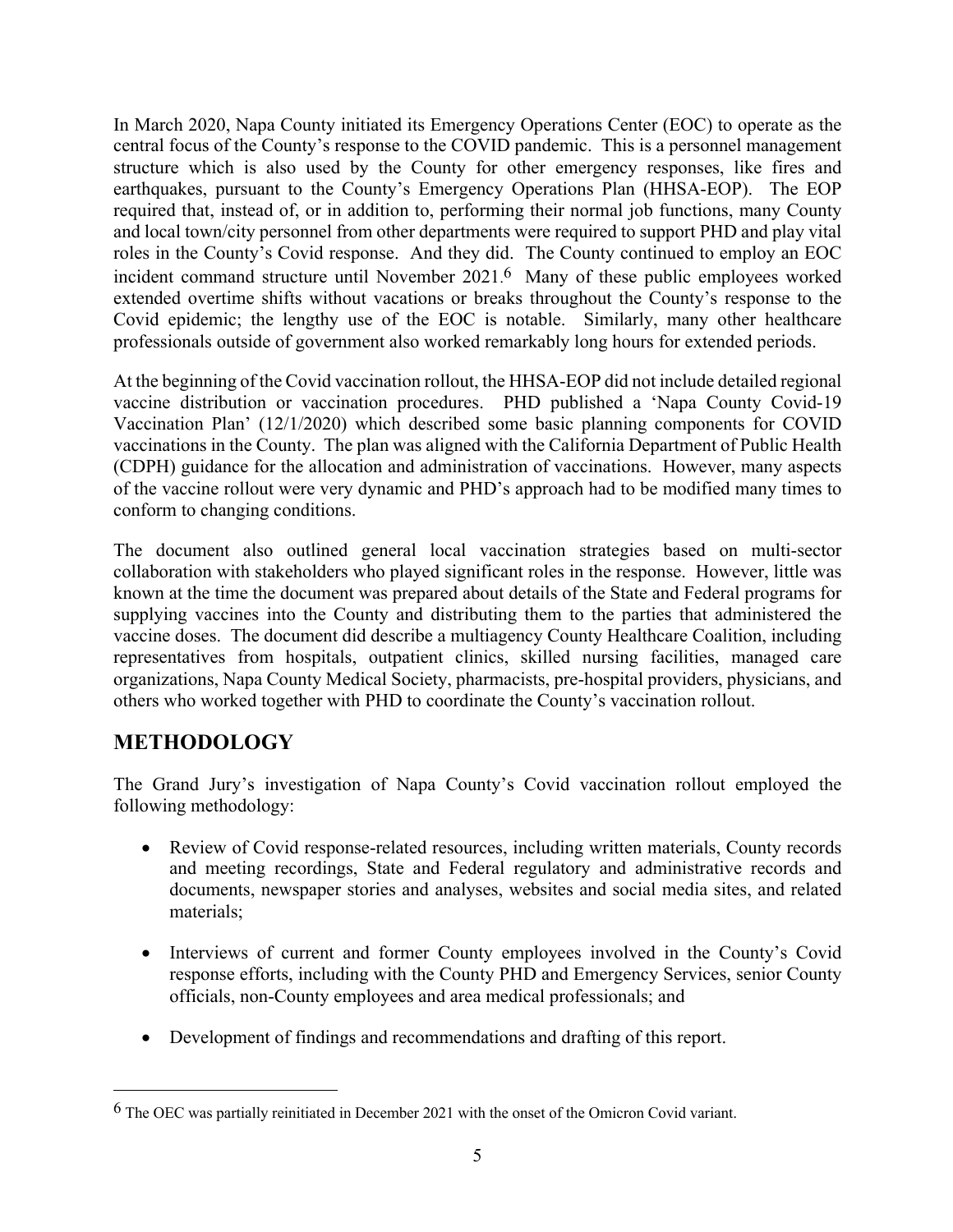### **DISCUSSION**

#### A. Vaccines Finally Arrive in Napa

Covid vaccines first arrived in the County and began to be administered in early December 2020, soon after the FDA's issuance of emergency use approvals for the Moderna and Pfizer-BioNTech vaccines. The first shipments of vaccines were received by the County and either used by PHD in its initial vaccination efforts or allocated by PHD to other entities in the County to administer the doses. When hospitals and other healthcare systems received their vaccine allocations, they first vaccinated their in-house healthcare workers so that they could continue to respond to the pandemic with the least possible risk.

PHD and other entities, like OLE Health, Kaiser Permanente, Adventist Health, and Providence Health, soon had enough vaccine doses to start deploying vaccination clinics (PHD's clinics used clinical and non-clinical County staff and volunteers, including from the county's Medical Reserve Corps [MRC]).<sup>7</sup> PHD also focused its initial efforts on providing vaccinations at acute care facilities, nursing homes, and Napa State Hospital.<sup>8</sup>

The County initially employed a homegrown "Vaccine Interest Form" for County residents to register for vaccination appointments and a PrepMod software system to schedule them. In February 2021, the County was required to join the statewide MyTurn scheduling and recordkeeping program and stopped using its own software system. Thereafter, county residents registered with MyTurn and were supposed to be notified and have their vaccination appointments scheduled by that system.<sup>9</sup> However, during the first months of its use, MyTurn proved to have many software problems and limitations. For example, it could not initially be used to schedule vaccinations with many large medical providers, pharmacies, or community clinics, or for homebound seniors.<sup>10</sup> From the first use of MyTurn, scheduling vaccination appointments became a troubling 'black box' for many County residents.

Records of Covid vaccination administration are entered on the California Immunization Registry (CAIR), a web-based database. When doses are administered anywhere in the state, the CAIR required data elements are collected and conveyed to the CDPH.<sup>11</sup>

<sup>7</sup> The MRC is composed of medical and non-medical volunteers who complete core competency courses set by the national MRC program.

<sup>8</sup> PHD does not have a mobile clinic vehicle to assist them in their off-site vaccination efforts. Adventist Health had a mobile clinic vehicle and has made frequent use of it throughout the Covid response, especially supporting their remote vaccination clinic efforts.

<sup>&</sup>lt;sup>9</sup> Scheduling programs in Napa and other counties that seemed to be working well were discarded and replaced with a system that proved troublesome. See, e.g., Spencer Custodio, "OC's Coronavirus Vaccine App Othena Could Be Irrelevant When Blue Shield Takes Over Statewide Distribution," Voices of OC (March 1, 2021). https://voiceofoc.org/2021/03/ocs-coronavirus-vaccine-app-othena-could-be-irrelevant-when-blue-shield-takes-overstatewide-distribution.

 $10$  See, e.g., Barbara Ostrov, "State's 'MyTurn' website bypassed for most vaccine appointments" Cal Matters (April 22, 2021).

https://calmatters.org/health/coronavirus/2021/04/myturn-vaccine-appointments-problems/.

 $11$  A personal digital California Covid Vaccination record is available at https://myvaccinerecord.cdph.ca.gov/.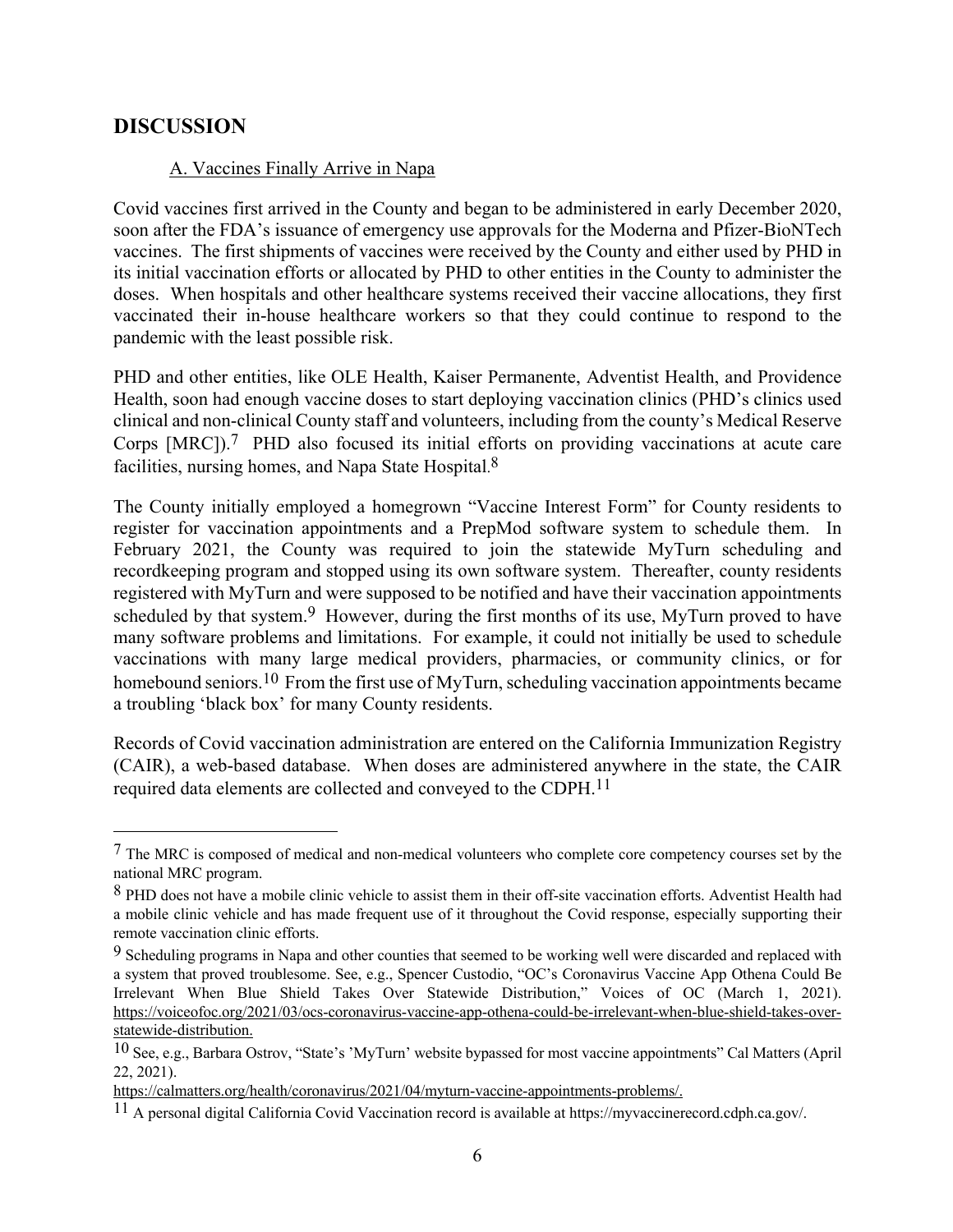#### B. Who Administered the Vaccinations?

As vaccine supplies increasingly came into the County from Federal and State sources during the winter and early spring of 2021, so did the number of entities who administered the vaccinations.

Eventually, Covid vaccines were sent by State and Federal sources directly to the entities that actually administered doses (rather than to the County to be further distributed by PHD as done initially).12

All of the entities listed in footnote 12 (as well as other healthcare entities and professionals) were key members of Napa's team of Covid vaccinators. OLE Health, St. Helena Hospital/Adventist Health, Kaiser Permanente, and PHD in particular appear to have administered the most doses of vaccine to County residents after December 2020, but all involved played very important roles.

The State's shipments of COVID vaccines to PHD and others are delivered under the federal Centers for Disease Control and Prevention (CDC) COVID-19 Vaccination Program. Under the CDC program and like the other Federal programs, vaccines are procured and distributed by the Federal government at no cost to enrolled COVID vaccination providers. Counties and MCEs request vaccines from the State through its CalVax portal, which was initially designed for distributing flu vaccines. The State decides who gets the vaccines and how much. Manufacturers are then instructed by the State to send the allocated vaccine doses directly to the counties or MCEs. In February 2021, the State of California designated Blue Shield as a "third party administrator" which took over responsibility for the allocation of State-distributed vaccine doses to MCEs and counties. In July 2021, CDPH took back that role from Blue Shield.<sup>13</sup>

To receive more allocations of vaccines from the State, the counties and MCEs were required to report to the State the vaccinations they administered in a timely manner and to use all the supplies that they were allocated.

PHD was generally not informed about the direct vaccine shipments sent to MCEs or to other entities through the various distribution channels. There was no formal coordination mechanism between the supply chains to help PHD determine to whom vaccine shipments were being sent, how much was being sent, nor how those entities receiving it planned to use it. PHD had to initiate and maintain a regular dialogue with the local recipients of vaccines and attempted to coordinate their vaccination efforts to try to ensure availability throughout the County.<sup>14</sup>

<sup>&</sup>lt;sup>12</sup> Federal vaccine supply programs included the Retail Pharmacy Program for COVID-Vaccination (doses sent to local participants including Safeway, CVS, Pharmaca, Rite Aid, Lucky, and Walgreens), and the Pharmacy Partnership for Long-Term Care Program (CVS and Walgreens). Doses were also sent by the federal government directly to Health Resources and Services Administration (HRSA)-funded health centers (e.g., OLE Health). The State of California continued to allocate vaccines to the counties, but also sent them directly to entities like health systems that are multi-county entities (MCEs) (e.g., Kaiser Permanente, Adventist Health, and Providence Health).

<sup>13</sup> See, e.g., Emily Hoeven. "Delays emerge in Blue Shield vaccine rollout," CalMatters. (February 25, 2021) https://calmatters.org/newsletters/whatmatters/2021/02/delays-emerge-in-blue-shield-vaccine-rollout/.

<sup>&</sup>lt;sup>14</sup> PH has also regularly participated with the Association of Bay Area Public Health officials that has met frequently throughout the Covid response to facilitate the counties' coordination efforts.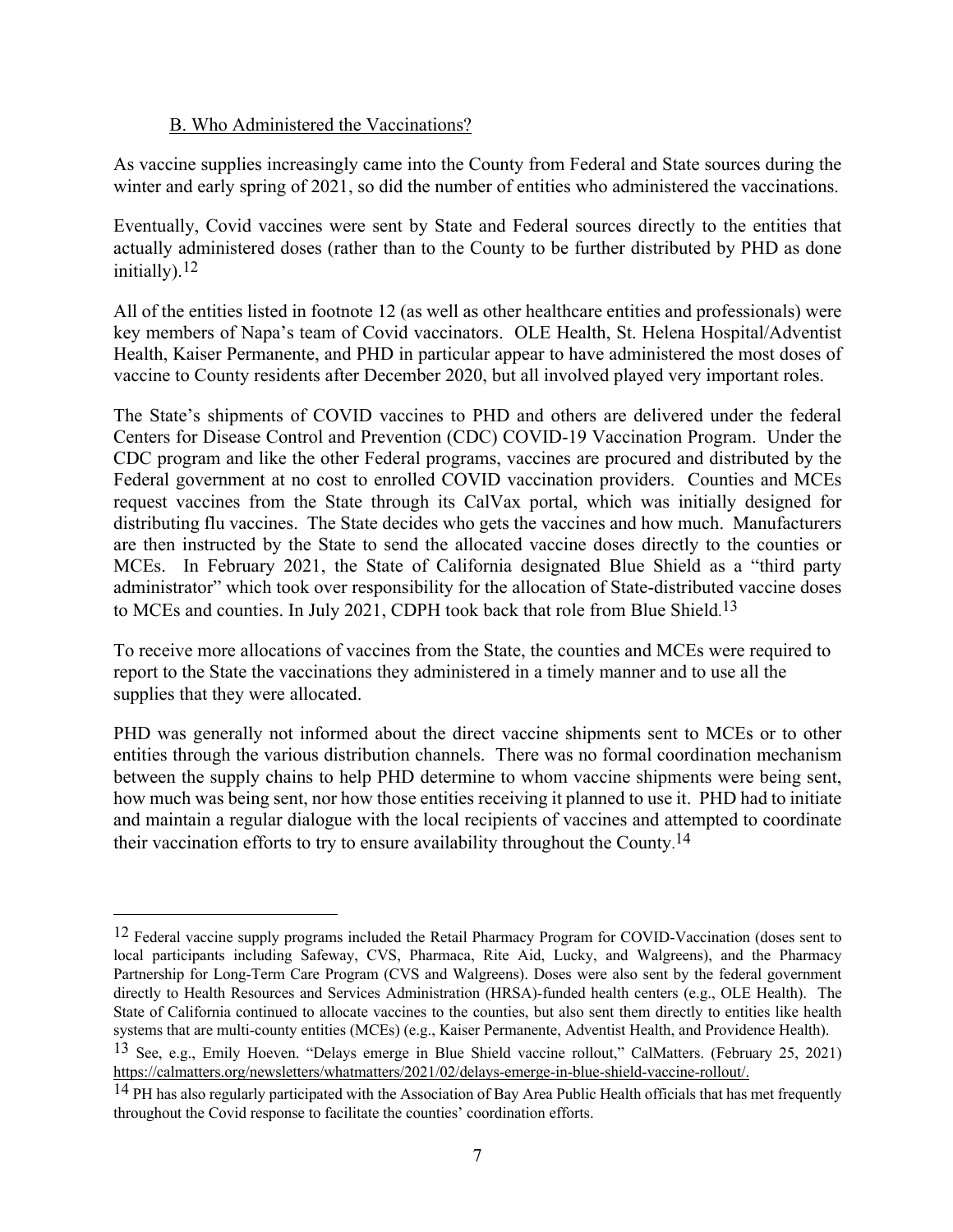#### C. Vaccinations in Demand

For the first several months of 2021, doses of Covid vaccines were in short supply in the County and the surrounding region relative to the demand.

When PHD was initially scheduling vaccination appointments in the County, it used the relatively clear-cut criteria for identifying who gets vaccinated first, based on criteria that were employed in past mass-vaccination efforts (e.g., the H1N1 flu pandemic in 2009-10). These included vaccinating healthcare workers first so they could continue their work, and thereafter individuals based on their age and medical condition.

By late February 2021, the State began requiring that all counties use the State's relatively complicated set of vaccination eligibility criteria.<sup>15</sup> This requirement was accompanied by a clear but somewhat competing message from the State that vaccinations were to be administered as fast as possible and no doses were to be wasted.

The State's eligibility criteria combined some of the past mass-vaccination administration factors (e.g., age and medical conditions), but also added eligible job sectors and other categories that prioritized certain groups over others. Some job categories used (e.g., educators, food workers, and agricultural workers) lacked clear or commonly used definitions so PHD was unable to proactively notify members of those groups about getting vaccinated. Also, operators of vaccination clinics could not readily distinguish between those who should be eligible and those who were not. The list of eligible health conditions became so long that they could not readily be verified at vaccine administration locations. Some locales also required proof of county residency to receive a vaccination. Most who administered vaccinations came to rely on self-attestations of eligibility from vaccine recipients rather than devoting the significant resources needed to evaluate evidence of job-related risk, residency, medical condition, and the other elements of the State's criteria.

The State's eligibility criteria to receive vaccinations not only caused complications for those administering vaccines, but also resulted in feelings of unfairness on the part of some residents about who was receiving vaccinations. This resulted in distrust, further fostered by rumors, many spread on social media, of people 'scamming' the system or using political influence to receive privileged treatment or lying about their eligibility to get vaccinations. The counties were on the front lines and were blamed whenever people felt aggrieved or unfairly treated. The counties often were the ones who had to try to rationalize or explain things like the State's criteria to those who were not yet eligible to receive vaccinations.

#### D. Public Health in Napa

Over the last few decades, the nature of Napa's public health function has changed. Funding for PHD has decreased and elected officials' view of the role of a public health department has changed. The number and scope of tasks that PHD itself has been expected to fulfill in the past (e.g., administering testing and vaccinations), has decreased. Increasingly, these services must be

<sup>&</sup>lt;sup>15</sup> The state's vaccination eligibility criteria became increasingly complicated over time as additional categories and factors were added.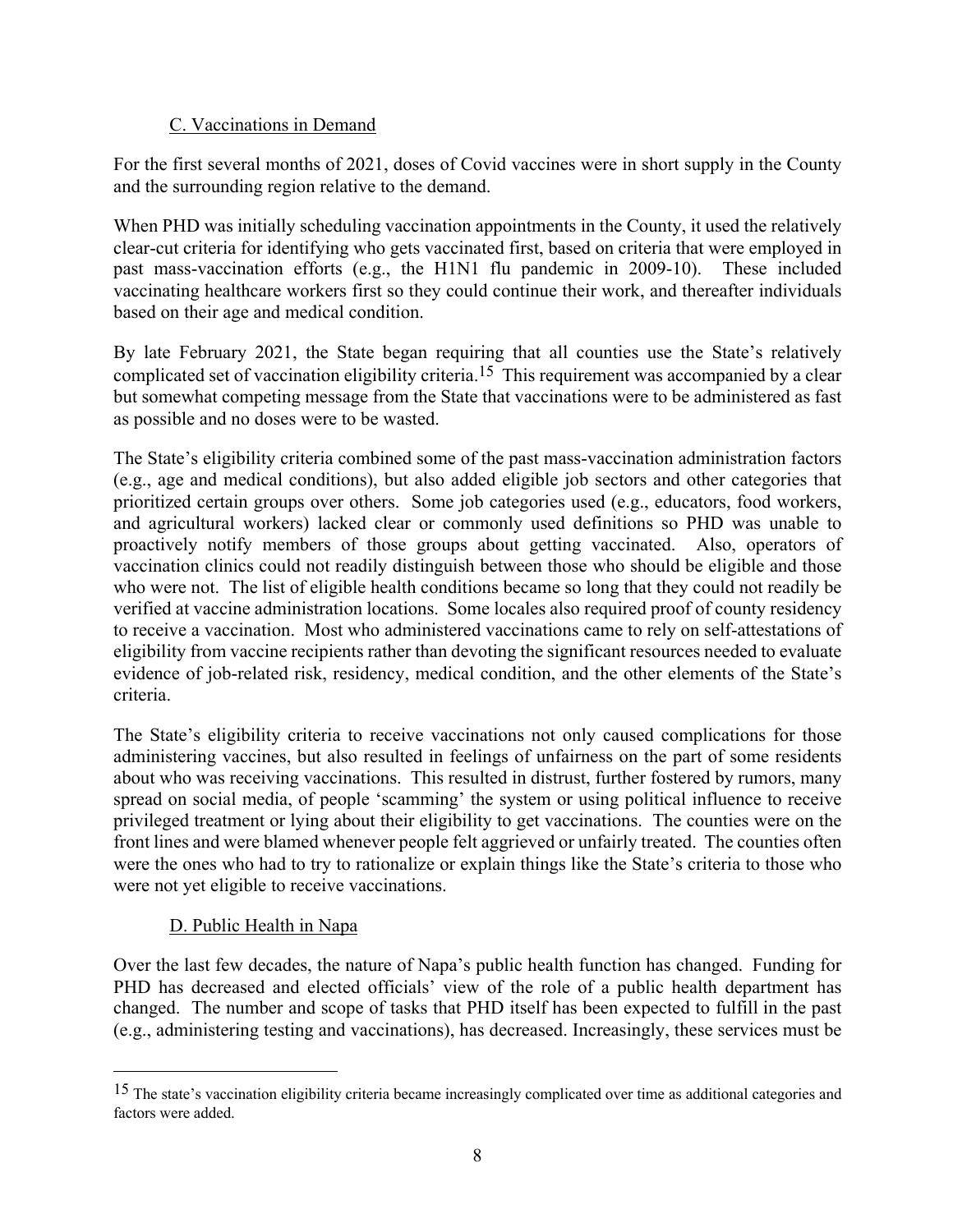obtained from private, non-governmental entities (some commercial and some non-profit entities). These trends are not unique to Napa County.

PHD played many vital roles in the County's Covid response. Yet, due to the large and dynamic scope of the Covid response and the size of PHD's budget and staff, there were some limits to what services PHD could perform. For example, while PHD played essential roles in coordinating vaccinations, larger scale administration of vaccinations or testing in the County had to be performed by other healthcare providers. Several local medical professionals (from outside of government) interviewed were consistently complementary of PHD. They nonetheless indicated surprise that PHD was not able to play a larger role in administering vaccinations or testing.

Many of the Covid response functions and activities performed by private, non-governmental entities were not made clear in the County's pandemic response plan. There were few County contracts, agreements, or memoranda of understanding executed with these entities, and, therefore, these entities operated without specific commitments to the County about the scope of their activities or obligations. Some of the County's more complicated tasks as it assesses its After-Action Review lessons learned from its Covid response will be assessing the appropriate scope of PHD's role in future public health emergencies and assessing whether response plans can better specify and document the responsibilities of non-governmental healthcare entities.<sup>16</sup>

One reason for limits on the number of functions PHD could perform was the frequent turnover of County personnel during the County's Covid response, especially for people assigned to certain PHD job categories. State and Federal funding has recently allowed the County to supplement some of its workforce who support PHD and the Covid response activities, but competition for qualified technical resources has been difficult.17

#### E. Public Information

The County's Public Information Officer (PIO) is the County's public "mouthpiece,"<sup>18</sup> but there was frequent turnover in the PIO position for the County government and the County's Covid EOC's PIO function. The County has generally assigned both functions to a single individual. The recurrent turnover of personnel in the PIO role and the County's lack of resources allocated to communicate with residents about emergency responses resulted in poor communication and information gaps during the County's Covid response.

The County's communication to residents about its response to Covid and vaccination availability was insufficient and consisted mostly of posts and occasional News Flashes on PHD's otherwise

<sup>16</sup> An "After-Action Review" looks back at how the County's OEC operated in responding to an emergency and assesses what changes should be made.

 $17$  This is due in part to high demand from everywhere for workers with the required skills for the jobs, the cost of living in this area, and the fact that the job funding has generally been for temporary positions, which makes those positions less attractive to some applicants. For example, since the incumbent retired in 2021, PH has been unsuccessful in replacing its director of Public Health nursing for almost a year.

<sup>&</sup>lt;sup>18</sup> The PIO communicates and disseminates critical information from the county to its residents. The PIO also shares the county's perspective with the media and the public and responds to requests for information.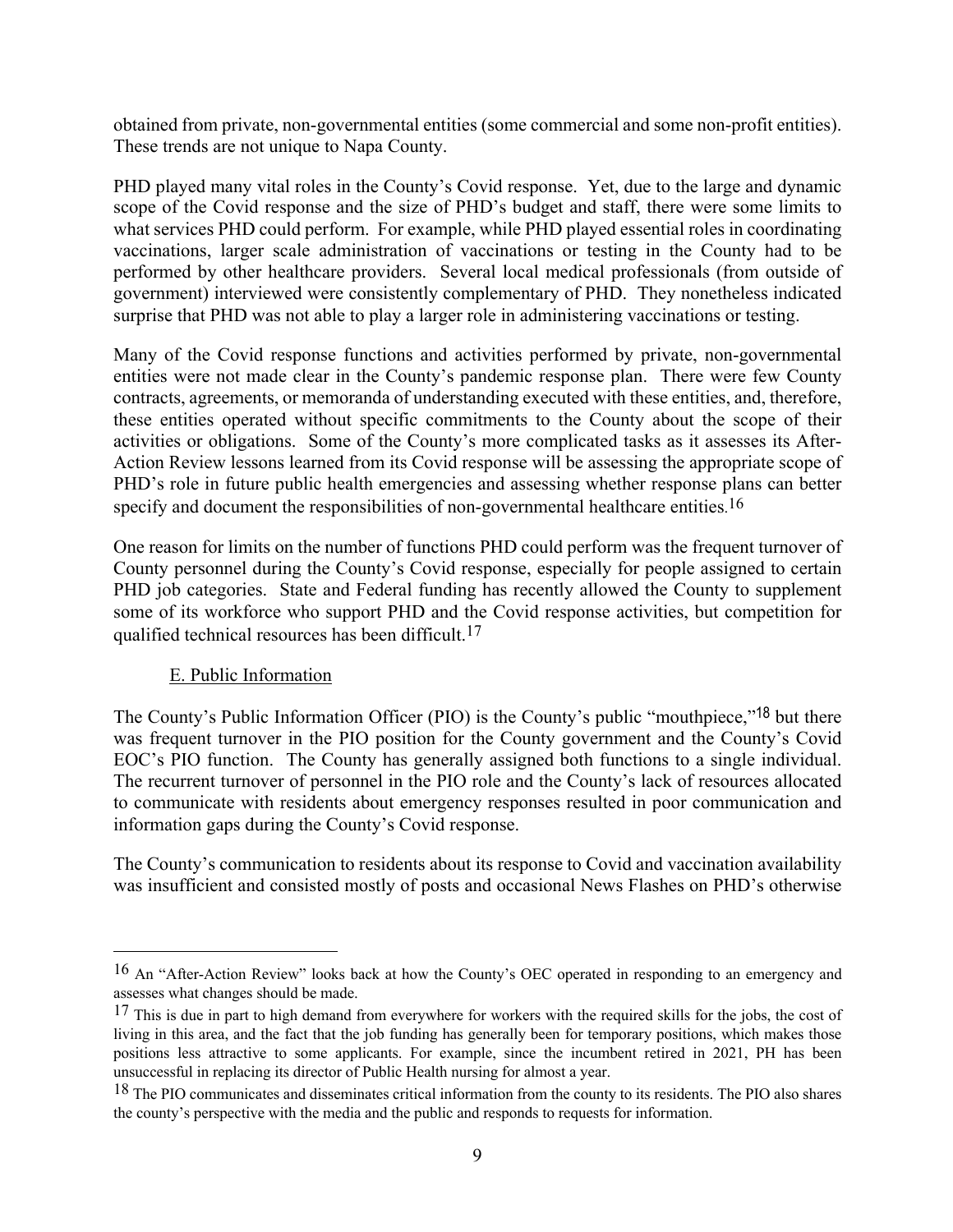useful COVID website<sup>19</sup> or the County's general website. The County also conducted weekly Facebook Live updates and a weekly Public Health Officer's report. Communication with local media outlets included briefings on metrics, including numbers of cases, deaths, and vaccination doses administered. However, the Grand Jury's survey of Napa Valley Register stories about Covid vaccinations between December 2020 and the beginning of May 2021, revealed that during a key period the County shared little instructive information about how to obtain vaccinations.<sup>20</sup>

The County's minimalist approach to engaging with local media during the Covid vaccination rollout and its relatively sparse social media presence consistently left the County 'playing catchup,' instead of proactively informing its residents about important issues. The County did not adequately explain to residents the slow and inconsistent vaccine supply streams into the County and when and how vaccinations might be available for any but the initial groups who were vaccinated. The County provided little explanation about the criteria about who would receive vaccinations. As a result, some residents questioned the fairness of how doses were being distributed. Those dedicated to questioning facts or sharing misinformation about the efficacy of vaccines gained harmful inroads because the County was not effective in leading the dialogue and then seemed to do little to counter false reports.

Because no qualified County PIO resource was available, busy individuals like the County's PHO and others were often thrust into playing additional roles, responding to media inquiries, in addition to their many other vital responsibilities.

#### F. Vaccination Appointment Availability

Throughout the Covid vaccination rollout, to succeed in locating and obtaining vaccination appointments (in Napa and elsewhere) one needed to have a computer, technical savviness, and a reliable internet connection. It was also necessary to have transportation, the ability to take off from work, obtain childcare, and access real-time information about where vaccinations might be available on a given day (at least until early in May 2021, when vaccine supplies arriving in Napa Valley began to catch up with demand). Information about vaccine availability was generally not obtainable from the County or MyTurn, and usually came from communicating with friends or from social media. Many County residents lacked these resources and were at a significant disadvantage in trying to obtain vaccinations.

Nonetheless, the County did set up an effective call center. This resource assisted many residents, and provided information about the County's Covid response, vaccines, and means of obtaining vaccinations. Unfortunately, a lack of awareness about the call center's services limited its reach.

The County did use multiple outreach tools to attempt to reach "hard-to-contact" segments of the population, employing "trusted messengers" to communicate about the need for vaccinations and how to arrange to get them.

<sup>19</sup> https://www.countyofnapa.org/2739/Coronavirus-COVID-19.

 $20$  The exception being information about the "vaccine inquiry" involving a County Supervisor that was conducted by the law firm Meyers Nave at the behest of the Board of Supervisors (report dated 5/5/2021).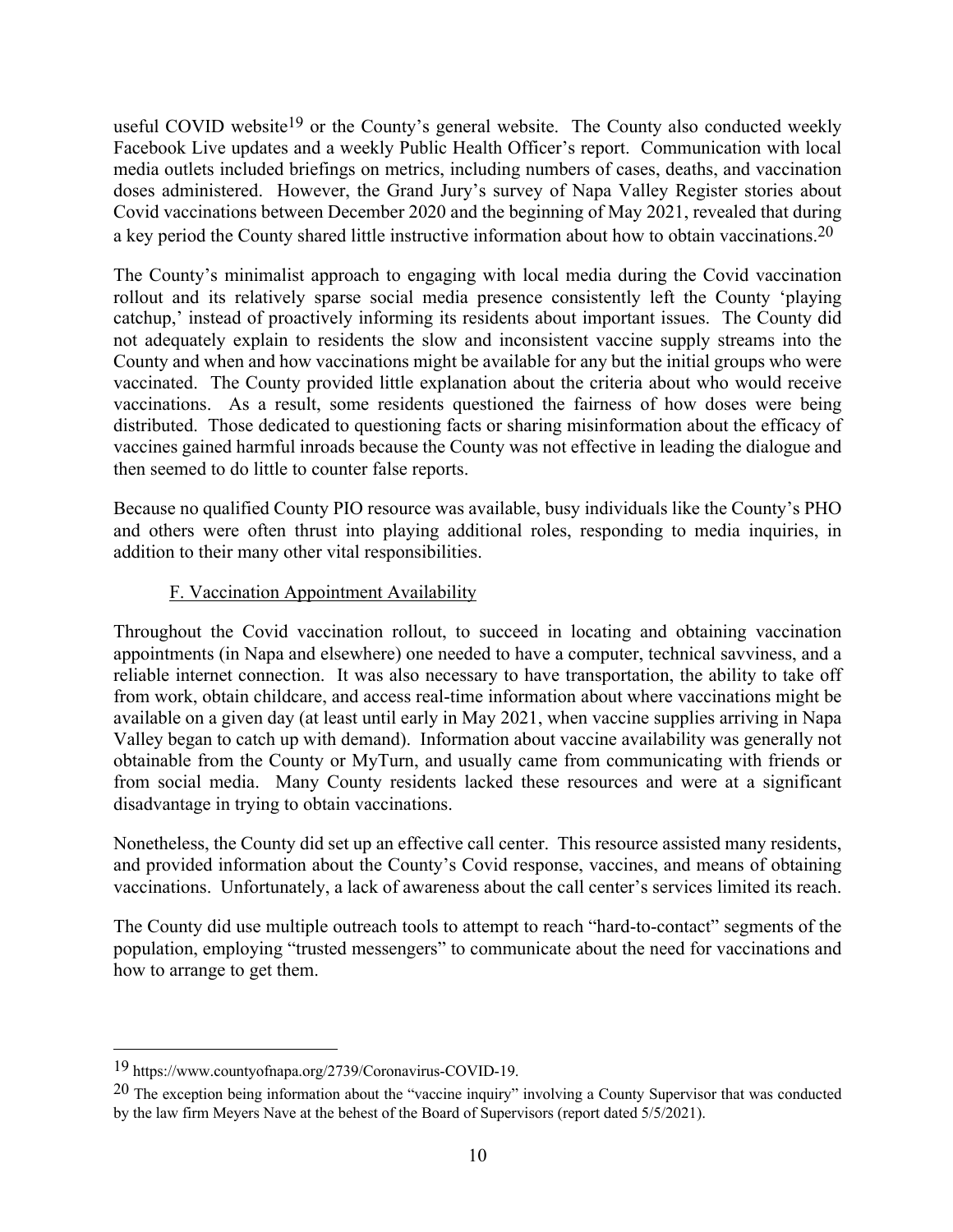Some healthcare providers used their trusted messenger status to communicate with their patients and other County residents about vaccination eligibility. They also tried to help those eligible to schedule vaccination appointments. Unfortunately, these efforts were sporadic and uncoordinated, and many County residents were never contacted.

The need for computer savviness was especially great prior to late-April 2021 when the County's vaccine supplies were significantly less than the demand for vaccinations and uncertainty about future vaccine availability was at its apex. Residents were often unable to schedule nearby vaccinations; as many as 25% of vaccinated Napa residents took advantage of sources outside the County. 21

Since early May 2021, vaccinations have generally been readily available from multiple sources, even after booster shots first were approved in September 2021 and April 2022.

## **FINDINGS**

- F1. A very large portion of the County's population is protected from the most severe effects of Covid because they have received FDA-approved vaccinations. An increasingly large number of adults have received boosters and children are receiving vaccinations that have FDA emergency use approvals for vaccines for the younger age groups. As of the date of this report, however, approved vaccinations were still not available for children under age 5.
- F2. PHD staff, led by Dr. Karen Relucio, has worked long hours with high energy and great diligence to deal with the many challenges related to the Covid pandemic response. They have performed admirably and provided effective and needed leadership to the County's Covid vaccination rollout efforts.
- F3. The scope of services for which the Napa County PHD has been funded has decreased over the last several decades. During the County's Covid response, PHD worked extremely well within the limits of its funding and intended scope but lacked sufficient resources to be more fully involved in actually administering vaccinations and performing testing. The precise roles that PHD plays versus those of the rest of the healthcare system should be considered carefully. The Grand Jury found that the success of the County's Covid Pandemic response relied extensively on the participation, resources, goodwill, initiative, and cooperation of volunteers and private entities (commercial and non-profit). The current County public health model should be carefully evaluated to ensure that the success of PHD could be repeated predictably, should a County response of the magnitude required for Covid be necessary in the future.
- F4. The County did not have an adequate plan in place to readily guide the County's Covid vaccination rollout. While PHD communicated frequently and regularly with the many responding non-governmental entities, the roles, responsibilities, and scope of involvement of those entities were generally not well-articulated in a plan and not fully anticipated by some of the participants. Some of the responding entities were more cooperative and better-

<sup>&</sup>lt;sup>21</sup> PHD's vaccination statistics are not sufficiently precise to accurately calculate the extent of this phenomenon and there were many reasons for residents to seek their vaccinations elsewhere; however, during this period most neighboring counties imposed "residents only" restrictions on their vaccine applications, which would seem to make it more difficult to get vaccinations outside of Napa.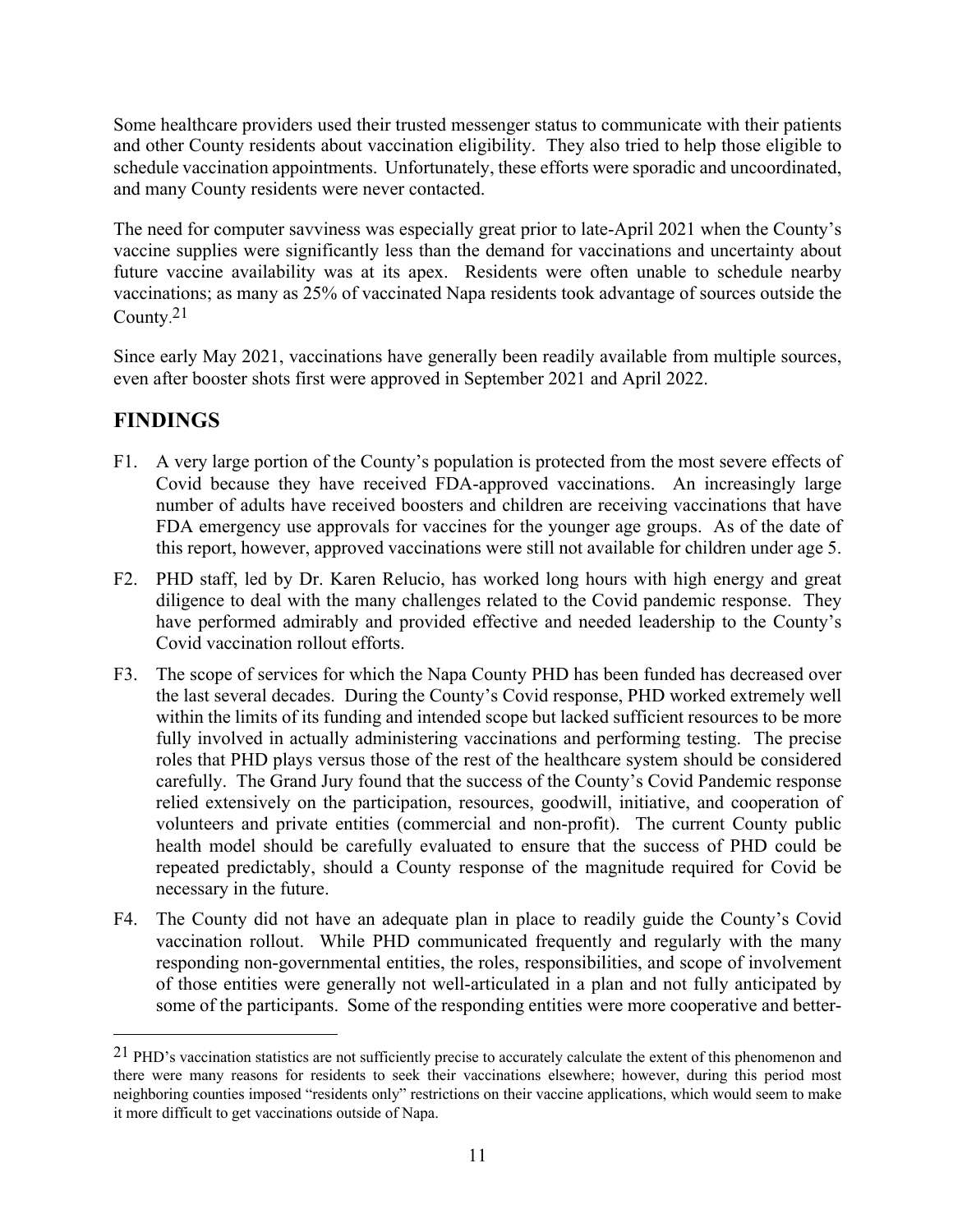able (or better-resourced) than others. If these anticipated response participants and their roles are not better addressed by a County plan, or in agreements or memoranda of understanding with the parties, there may be inefficiencies, redundancies, and gaps in effort as a result.

- F5. Response plans for public health emergencies cannot anticipate all possible contingencies. On the other hand, the Covid response illustrated a range of issues for which advance work on identifying options and available resources is paramount. Alternatives for vaccine storage, handling, and distribution, possible eligibility criteria for the order in which individuals receive vaccinations, communication approaches for more effectively notifying residents about vaccines and vaccinations, and mechanisms for easier access to vaccination appointments for all county residents should all be assessed. The County does not always have significant leeway when it is required to follow the lead of State and Federal governments, but the County must be prepared for those instances where such leadership is not forthcoming or circumstances do not allow time to develop and evaluate options in a leisurely fashion.
- F6. The County's Covid Pandemic response was made more difficult at times by the vast scope of what was needed. In addition, some State and Federal government decisions, actions, policies, and policy changes caused complications, as did inconsistent communication from the State to the counties.
- F7. The County did not always effectively communicate with its residents during the Covid vaccine rollout. Insufficient PIO resources, frequent turnover in the PIO role, and a lack of support or emphasis by County leadership for open and proactive communication undercut the County's efforts. The County did not communicate enough with county residents about the effectiveness of Covid 19 vaccines and the availability of vaccinations at a time when residents deserved more. Residents were not given enough reassurance that the County was on top of the issues and up to the task of making sure that timely vaccinations would be available for everyone who wanted them (although thankfully, it turned out that they were). Some residents' concerns are illustrated by the large number who felt that they had to seek vaccinations from sources outside the County.
- F8. The Grand Jury observed that County government leaders devote few resources to the PIO function; as a result, those assigned to the task often had so many demands on their time that they had little capacity to engage in anything but reactive communication efforts. The County has usually had only one PIO on staff to handle communication about all County issues, even during emergencies. This staffing was clearly insufficient during the County's Covid response.
- F9. The Grand Jury found no evidence of a coordinated effort by the County to try to systematically deliver, directly or through healthcare providers, some form of individual communication to each County resident reassuring them about the utility and importance of receiving vaccinations and providing assistance about how to obtain them. Telling residents to sign up for MyTurn was not a panacea for the first five months of the vaccination rollout.
- F10. Many County residents, including "at-risk" groups, did not have sufficient access to computers, reliable internet access, or tech-savviness to get access to vaccination appointments. For these and other reasons, they were at a significant disadvantage. The County's call center and outreach efforts helped, but awareness about the scope of these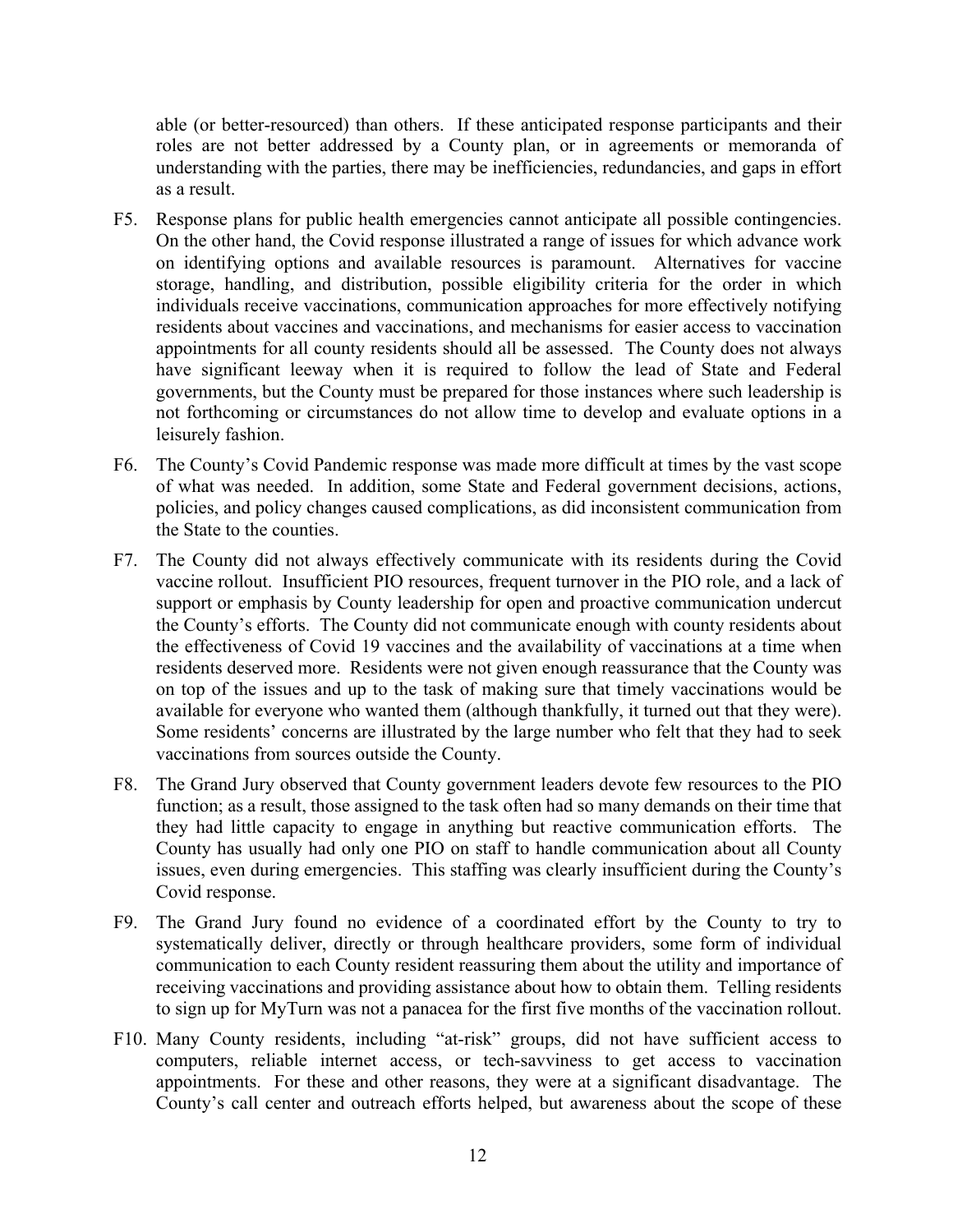services was limited. The County seemed to provide insufficient assistance to these residents, especially when vaccine doses were in short supply.

- F11. The County's initial choice to use an EOC personnel structure for the Covid response was appropriate and important but using it continuously for over a year and a half resulted in a depleted and exhausted County workforce and left many other County services unperformed for a long period.
- F12. The County either did not sufficiently consider transitioning earlier to a different personnel structure than the EOC or allocated insufficient resources to evaluate and implement other options for continuing its Covid response. A different personnel structure than the "all hands-on deck" EOC approach used for Covid (even though its sense of urgency was toned down to some extent over time) could have allowed some County resources to return more quickly to their normal functions, while providing additional needed technical and other support to the PHD to continue their response work.
- F13. The County's ability to respond to other emergencies could have been significantly hindered by the long-term use of this EOC structure for the Covid response. Due to Napa County's relatively small size, many of the same resources must be employed whenever County responds to fires, earthquakes, and other emergencies, including substantial public health group resources. It is beyond the scope of this investigation to assess whether the County's emergency responses to the devastating fires from August through October 2020 were hampered by the continued use of the EOC structure approach for Covid, or whether key staff were over-stretched and not performing at peak efficiency. There is little question that the County was very lucky that the 2021 fire season in Napa was a relatively quiet one.
- F14. This investigation did not include a review of the "vaccine inquiry" involving a County Supervisor that was conducted by the law firm Meyers Nave at the behest of the Board of Supervisors (report dated 5/5/2021). However, multiple interviewees volunteered their concerns about the timing of the inquiry (seen as unnecessarily during the height of the vaccine rollout) and its purpose. During the investigation, PHD staff was diverted from their vital responsibilities responding to a public health emergency just to be scrutinized and questioned by Meyers Nave. The Grand Jury was told multiple times that the inquiry left an already over-taxed and over-stressed staff extremely demoralized. Apparently, those wounds have not healed.

### **COMMENDATION**

The Grand Jury commends the Napa County PHD for their dedication, leadership, and commitment to the residents of Napa County in all aspects of the County's Covid response, including providing Covid vaccinations.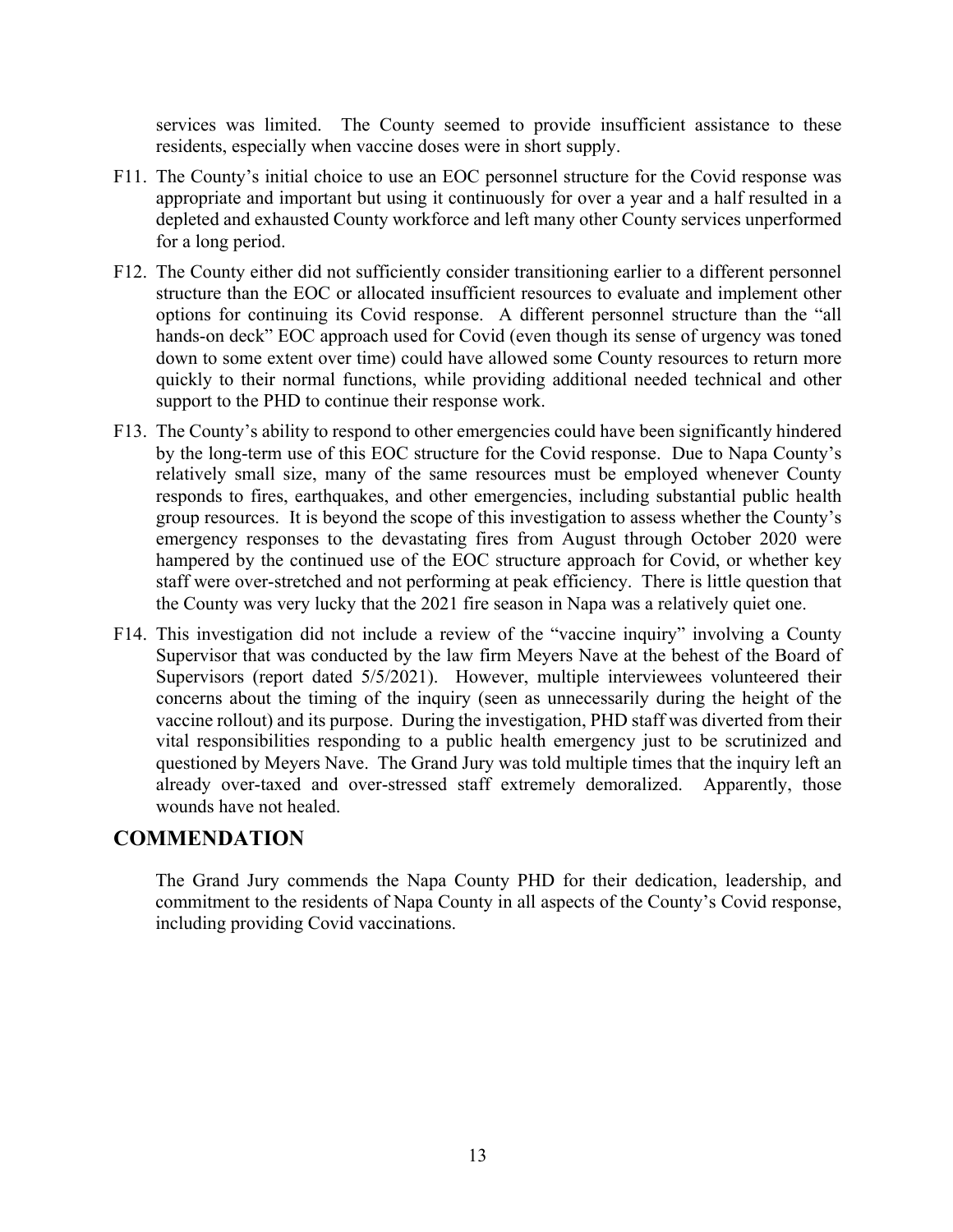### **RECOMMENDATIONS**

- R1. The County should conduct a Covid response After-Action Review, identify lessons learned from its response activities, and fund and implement the review's findings. The review should not be conducted solely by County government "insiders," but also should include other stakeholders and as well as County residents.
- R2. As part of this After-Action Review, the County should evaluate the role, staffing, and funding of PHD to determine what changes and enhancements should be made so that the division can both meet the County's ongoing public health needs and be optimally staffed to address its potential response roles in a future public health emergency. If the review determines that staffing and funding of PHD should be enhanced, a timeline and action plan should be established to implement the enhancements.
- R3. The County should revise its Emergency Response Plans so that it is better prepared should a similar public health emergency occur in the future. The plans should attempt to spell out or better provide for the significant roles that are expected to be performed by private, nongovernmental entities. For example, in a pandemic response the PHD may be expected to play a largely oversight and coordination role and would not itself be staffed to perform large-volume administration of vaccines or testing of them. If that is the case, the roles of private, non-governmental entities that will do the bulk of the vaccinations and testing should be documented in the plans and, to the extent possible, in contracts or memoranda of understanding with the County. Their work should be financially supported by the County in appropriate cases. If significant roles and responsibilities are not better-documented, PHD will continue to spend a great deal of its energy during a response trying to enlist and coordinate the participation of others. If this happens, the County runs the risk that those parties will not be as able or willing to play certain key functions, including devoting and donating the needed resources, should the need arise.
- R4. Based on its Covid response experiences, PHD should assess what advance work can be done on identifying optional approaches and available resources to reduce its real time burden in the event of a similar future public health response.
- R5. Napa County's EOC model should be evaluated to determine how it can be better structured to manage concurrent emergencies. The EOC plan should also establish a process that requires the transition from "emergency" to "ongoing" response after a much shorter period of time than was employed for the Covid response. After the transition the focal activity (in this case Public Health) should be adequately reinforced to continue the County's response activities. This would allow (a) non-emergency County functions to more quickly return to normal and County staffers to return to their roles and responsibilities, (b) less-encumbered County emergency resources would be available should a concurrent emergency occur, and (c) the integrity of the County workforce would be maintained.
- R6. The County should also provide additional PIO resources so that the County government can more effectively, accurately, and proactively communicate with its residents about critical information. The County should, at a minimum, have separate PIOs for emergency operations and the County's day-to-day functions. Additional resources should be allocated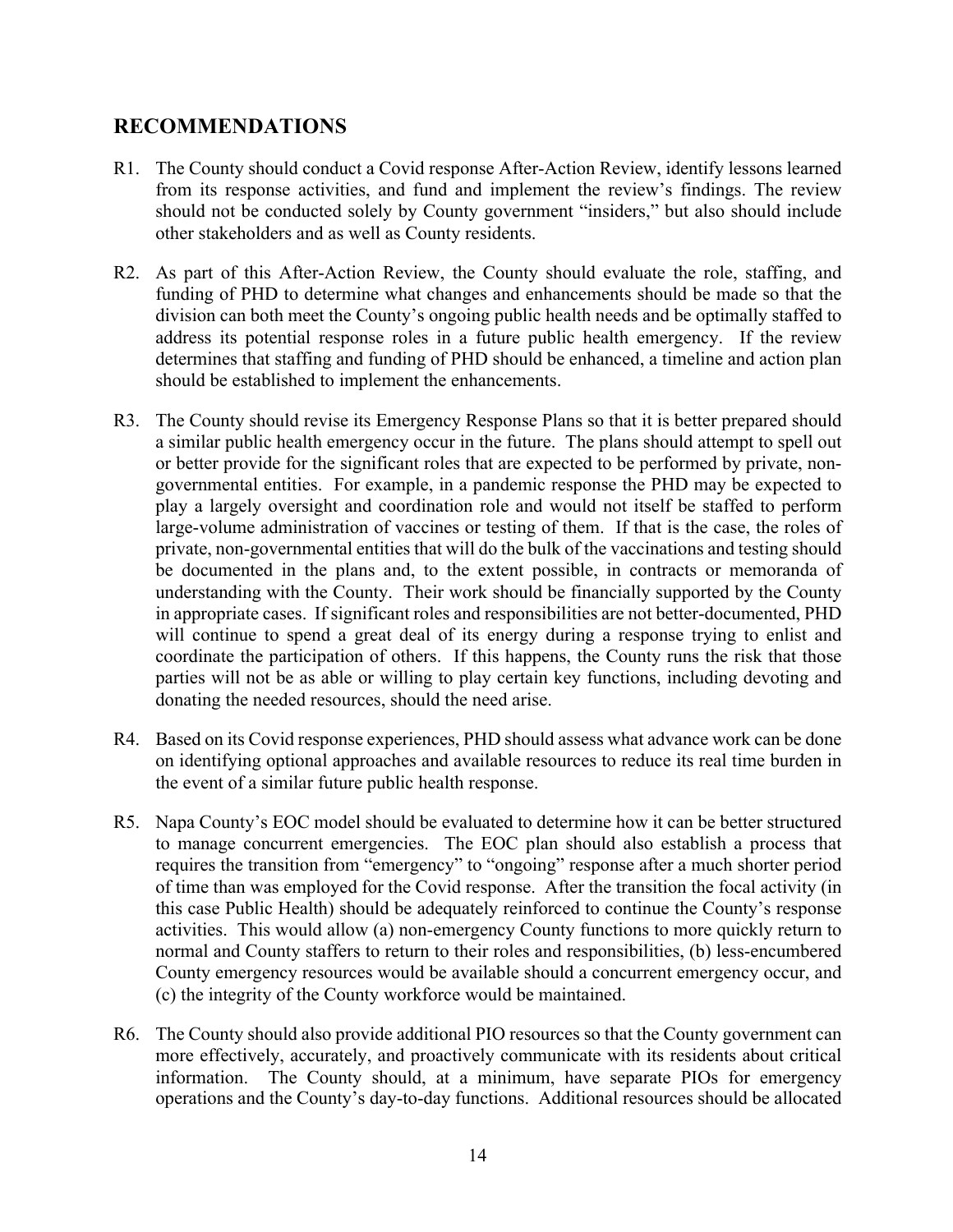to develop public information support capacities throughout the County government, not just a single position at its center. This should include subject matter experts designated in key groups like Public Health who are trained and able to work on public information issues and assist those with PIO responsibilities. County residents deserve clear and informative communication from their government.

- R7. The EOC and the County's Response Plans for public health emergencies should include more detailed PIO/communication details than presently exist. They should define and allocate the needed communication approaches and resources and identify the technical and public information skills required to fill those roles. Communication plans should spell out available communication mechanisms, stress the importance of proactive communication to residents about the risks of the public health concern, and explain the importance of the treatment or vaccination and how to readily obtain it.
- R8. Whenever a mass-vaccination effort is needed, the County should identify mechanisms to systematically deliver, directly or through healthcare providers, individual communication to each resident about the importance of receiving vaccination or other treatment and assistance to readily obtain them.
- R9. The County should consider whether procuring a mobile clinic vehicle (or similar capability), along with sufficient staff to operate it, would assist PHD in their off-site vaccination efforts or other responsibilities.

### **REQUEST FOR RESPONSES**

The following responses are required pursuant to Penal Code sections 933 and 933.05:

- Napa County Board of Supervisors (R1, R2, R3, R4, R5, R6, R7, R8, R9)
- Napa County Chief Executive Officer (R1, R2, R3, R4, R5, R6, R7, R8, R9)
- Napa County Public Health Officer (R1, R2, R3, R4, R5, R6, R7, R8, R9)
- Napa County Emergency Services Officer (R1, R2, R3, R4, R5, R7)

### **GLOSSARY**

CAIR-- California Immunization Registry

CDC--Federal Centers for Disease Control and Prevention

CDPH—California Department of Public Health

DH&HS—Napa County Department of Health & Human Services

EOC--Napa County Emergency Operations Center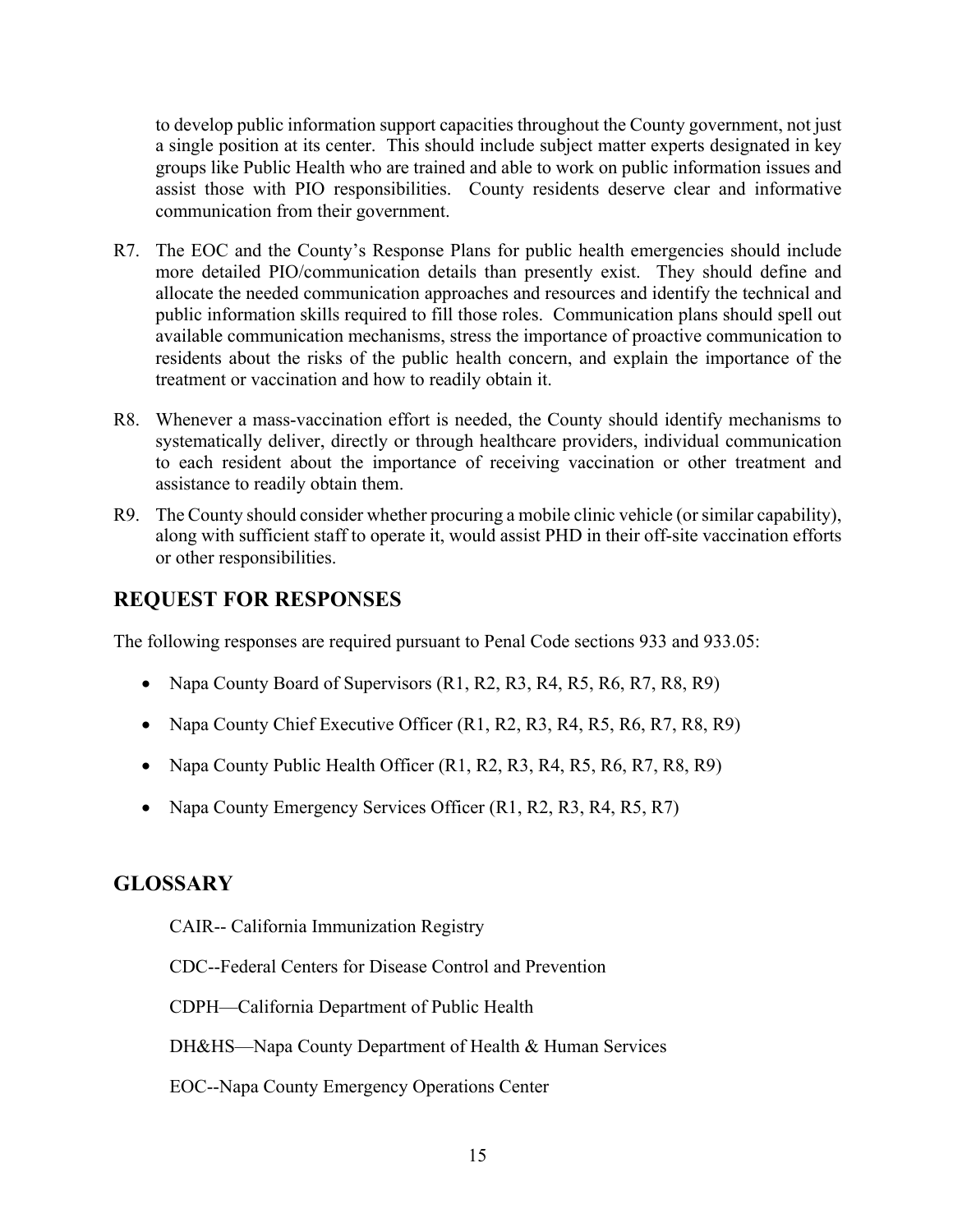EOP—Emergency Operations Plan

FDA-- Federal Food and Drug Administration

HHSA-EOP—Napa County Emergency Operations Plan

MRC--Medical Reserve Corps

MCE—Health systems that are multi-county entities (e.g. (e.g., Kaiser Permanente, Adventist Health, and Providence Health)

PHD--Napa County Public Health Division

PHO—Napa County Public Health Officer

PIO—Public Information Officer

### **BIBLIOGRAPHY**

• Ana Ibarra, "Californians ask: Where are our coronavirus vaccines?" *Cal Matters*  $(1/29/2021)$ 

https://calmatters.org/health/coronavirus/2021/01/californians-ask-where-are-ourcoronavirus-vaccines/

• Barbara Ostrov, "State's 'MyTurn' website bypassed for most vaccine appointments" *Cal Matters* (April 22, 2021)

https://calmatters.org/health/coronavirus/2021/04/myturn-vaccine-appointmentsproblems/

• Barry Eberling, "Napa County's COVID-19 detectives track down potential cases," *Napa Valley Register* (4/25/2020)

https://napavalleyregister.com/news/local/napa-countys-covid-19-detectives-track-downpotential-cases/article\_60c5ca67-ed6d-5ddc-85ec-2d19ea5dc11a.html

• Blue Shield of California News Center—"California Launches Enhanced Covid-19 Vaccine Provider Network" (2/26/2021)

https://news.blueshieldca.com/2021/02/26/california-launches-enhanced-covid-19 vaccine-provider-network

• Caitlin Antonios, "How California growers had to sidestep county and state programs to vaccinate farmworkers," Cal Matters (5/17/2021)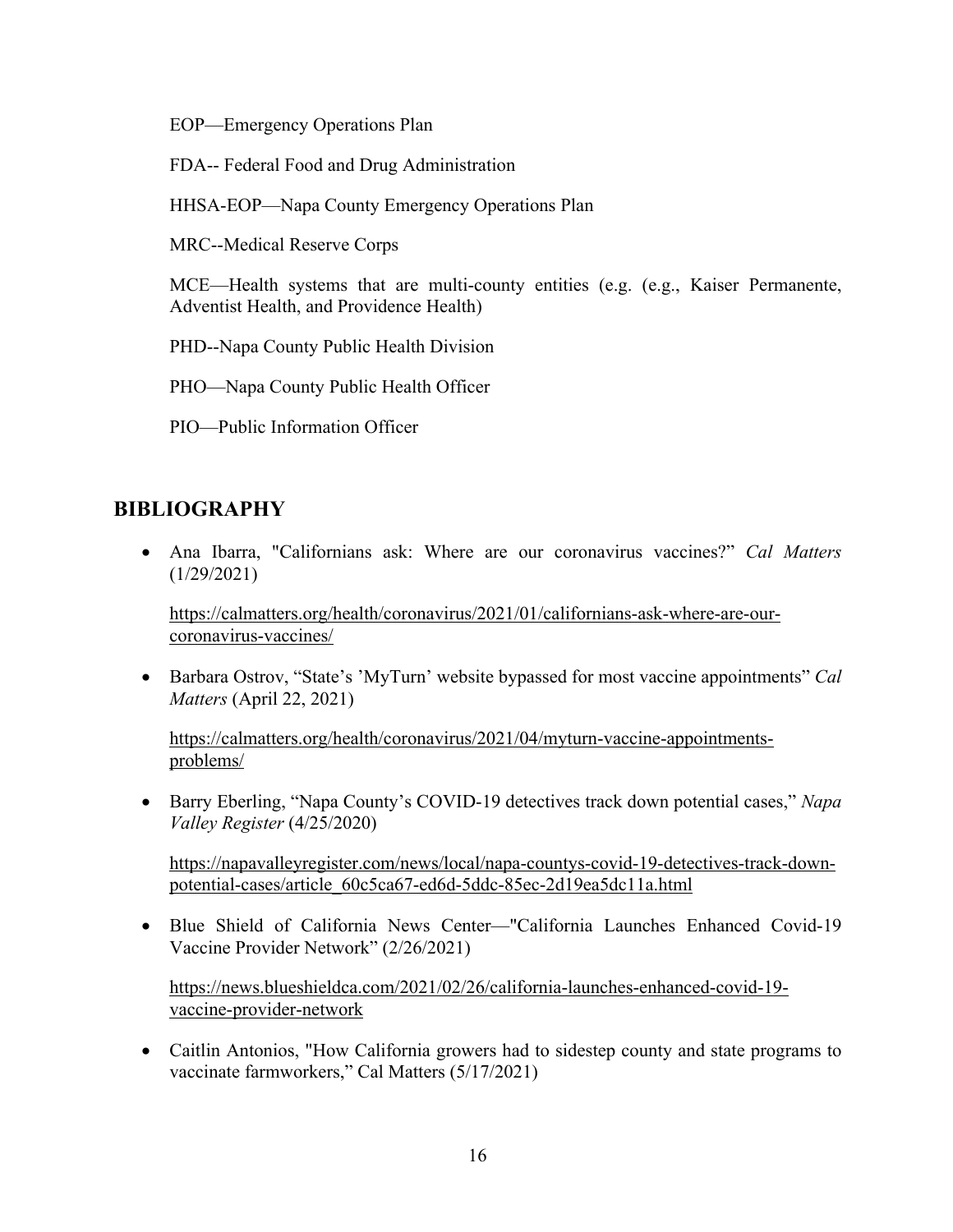https://napavalleyregister.com/news/local/how-california-growers-had-to-sidestepcounty-and-state-programs-to-vaccinate-farmworkers/article\_8a1275d9-6a7b-5759-95b3 c7133eb6092e.html

• California Department of Public Health—"California Department of Public Health Standards and Guidelines for Healthcare Surge During Emergencies"

https://www.calhospitalprepare.org/sites/main/files/fileattachments/volume1\_hospital\_final.pdf

• California Health Care Foundation—"Locally Sourced: The Crucial Role of Counties in the Health of Californians" (10/9/2015)

https://www.chcf.org/publication/locally-sourced-the-crucial-role-of-counties-in-thehealth-of-californians/

• CA Vaccination Record

https://vrec.changehealthcare.com/?par1=ch54U-5c6zWlozq9ycDoodiTWuKkshG0N\_sIeaL66AMJTBnNTzfM31jp0aAHWq\_vx8fAVEH sa2mWBqKD2gUI\_Rj8Sckb1Idp80\_AnQiKS5kxq7Lar5EZ7\_R9KRHgXHOX6NVZNB 5nstcOXtD2YVvznUbcE4l3p34fvEOIkYEFiuUolaPq8IQ8hqZ0BMdtB-TSXTLctCcSraQusB1ihP-oy9 kgt4r35UU3EHId8uxgT185Qe2Tg9vB8xCgByjKC4OY5E8N3EOk1NXQTFq4vIH-FFgSKQmuMeZcnYbdIWFYXbrdE5bGTSh8iuiAgxWb3QnVfOQx3PARwXx65Col2tY Bg&deeplinkuid=&cmpid=em\_swy\_alld\_loyl\_ahoc\_20210726&Theme=VaccineReco rd

• CDC—Vaccine Administration Management System (VAMS).

https://guest.vams.cdc.gov/?lang=en

• CDC—Pharmacies Participating in the Federal Retail Pharmacy Program

https://www.cdc.gov/vaccines/covid-19/retail-pharmacy-program/participatingpharmacies.html

• CDC-- Essential Public Health Services

https://www.cdc.gov/publichealthgateway/publichealthservices/essentialhealthservices.ht ml

• CDC— "Public Health Emergency Preparedness and Response Capabilities"

https://www.cdc.gov/cpr/readiness/00\_docs/CDC\_PreparednesResponseCapabilities\_Oct ober2018\_Final\_508.pdf

• CDPH--COVID-19 (SARS-CoV-2) Updates (multiple)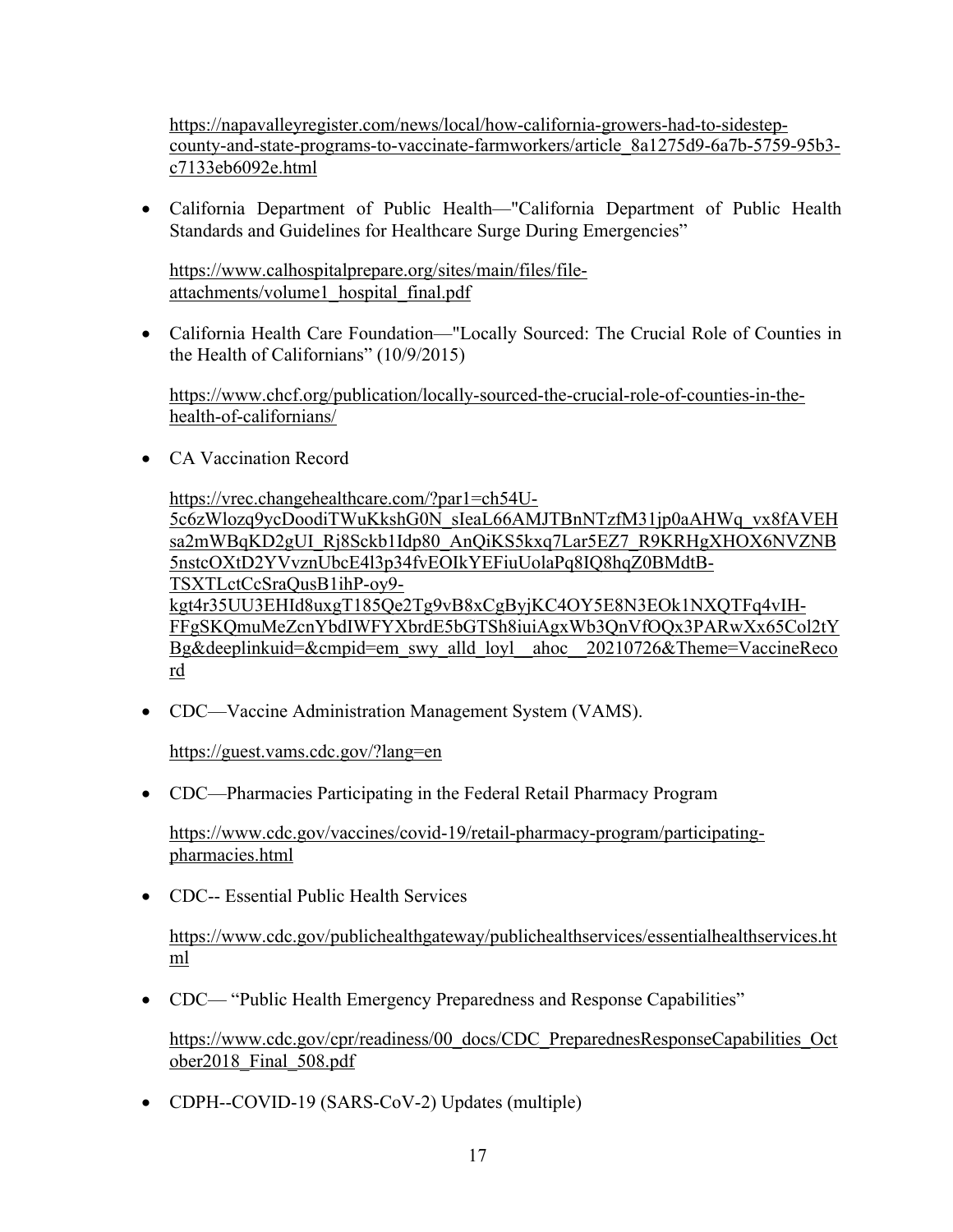- CDPH--COVID-19 Containment Plan Napa County (11/13/2020)
- CDPH—COVID-19 Vaccine Reporting Information and Resources

https://cairweb.org/covid/

• CDPH—MyTurn

https://myturn.ca.gov/

• Colleen Shalby, "California vaccine rollout delayed by technical glitches," *Los Angeles Times* (1/8/2021)

https://www.govtech.com/health/california-vaccine-rollout-delayed-by-technicalglitches.html

• Danielle Brown, "'Absolutely unconscionable': just 14% of distributed vaccine doses have been administered to long-term care facilities," *McKnight's Long-Term Care News* (1/5/2021)

https://www.mcknights.com/news/absolutely-unconscionable-just-14-of-distributedvaccine-doses-have-been-administered-in-long-term-care-facilities/

• "FACT SHEET: Ending the Pandemic Through Equitable Vaccine Administration"

https://www.gov.ca.gov/wp-content/uploads/2021/03/Equitable-Vaccine-Administration-Fact-Sheet.pdf

• GAO—" HHS Agencies' Planned Reviews of Vaccine Distribution and Communication Efforts Should Include Stakeholder Perspective" (12/2021)

https://www.gao.gov/assets/gao-22-104457.pdf

• Gayle Ong, "Community groups host pop-up COVID-19 vaccine clinics in Napa" *KRON4* (1/21/2021)

https://www.kron4.com/news/bay-area/community-groups-host-pop-up-covid-19 vaccine-clinics-in-napa/

• Howard Yune, "Napa's Snow Elementary School to host COVID-19 vaccination clinics starting Wednesday," *Napa Valley Register* (3/12/2021)

https://napavalleyregister.com/news/local/napa-s-snow-elementary-school-to-host-covid-19-vaccination-clinic-starting-wednesday/article\_06e08034-7373-5c7d-9fdf-2929b55c441d.html

• Julie Watts, "CBS13 Investigates: Where are California's unused COVID-19 vaccine doses," *CBS13* (January 24, 2021)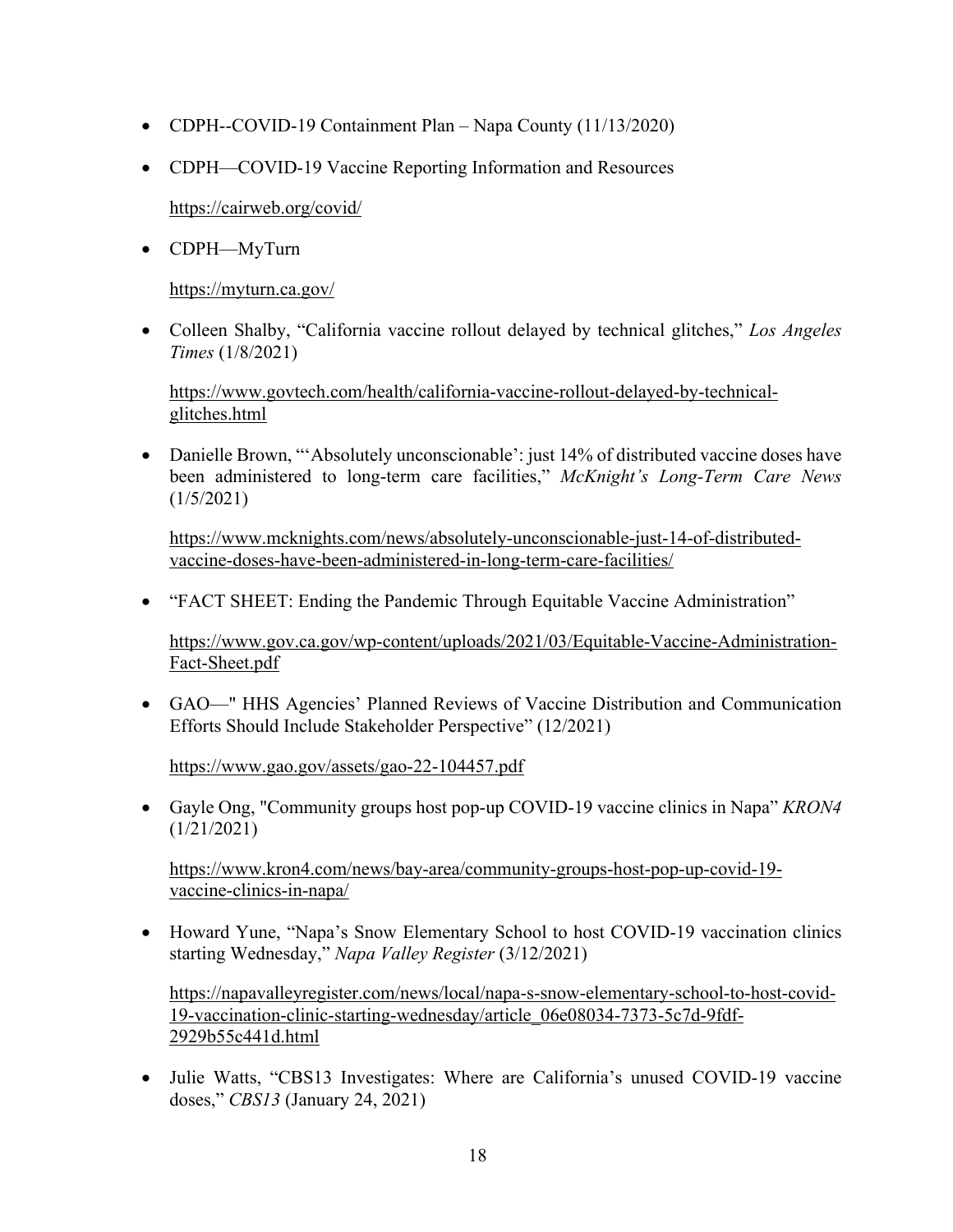https://sacramento.cbslocal.com/2021/01/24/tracking-california-covid-19-unusedvaccines/

• Kim Saruwatari, "Opinion: Rebuild California's decimated public health workforce," *The Mercury News* (1/8/2022)

https://www.mercurynews.com/2022/01/08/opinion-rebuild-californias-decimatedpublic-health-workforce/

• Mallory Moench, "How a grassroots Bay Area vaccine clinic managed to get people vaccinated despite the faltering rollout," *San Francisco Chronicle* (1/24/2021)

https://www.sfchronicle.com/bayarea/article/Grassroots-St-Helena-vaccine-clinicreaches-15892130.php

- Michael Lewis, "The Premonition: A Pandemic Story" (2021).
- Napa County Emergency Operations Plans

https://www.countyofnapa.org/905/Emergency-Operations-Plans

• Napa County Covid response website

https://www.countyofnapa.org/2739/Coronavirus-COVID-19

- Napa EOC—Covid Incident Action Plan (multiple)
- Napa County H&HSA--HHSA Emergency Operations Plan (EOC) Annex H, Appendix G – Pandemic Covid-19 Response Plan
- Napa County H&HS—Health Officer Authorities

https://www.countyofnapa.org/DocumentCenter/View/1787/Annex-H---Attachment-A-Health-Officer-Authorities-PDF?bidId=

• Napa County Public Health

https://www.countyofnapa.org/3240/Public-Health

• Napa County Public Health--COVID-19 Vaccination Plan (12/1/2020)

https://www.sfgate.com/file/763/6/7636- Napa\_C19%20Vax%2012.1.2020%5B1%5D.pdf

• Napa County Public Health Charter for Compassion https://charterforcompassion.org/healthcare-partners/napa-county-public-health